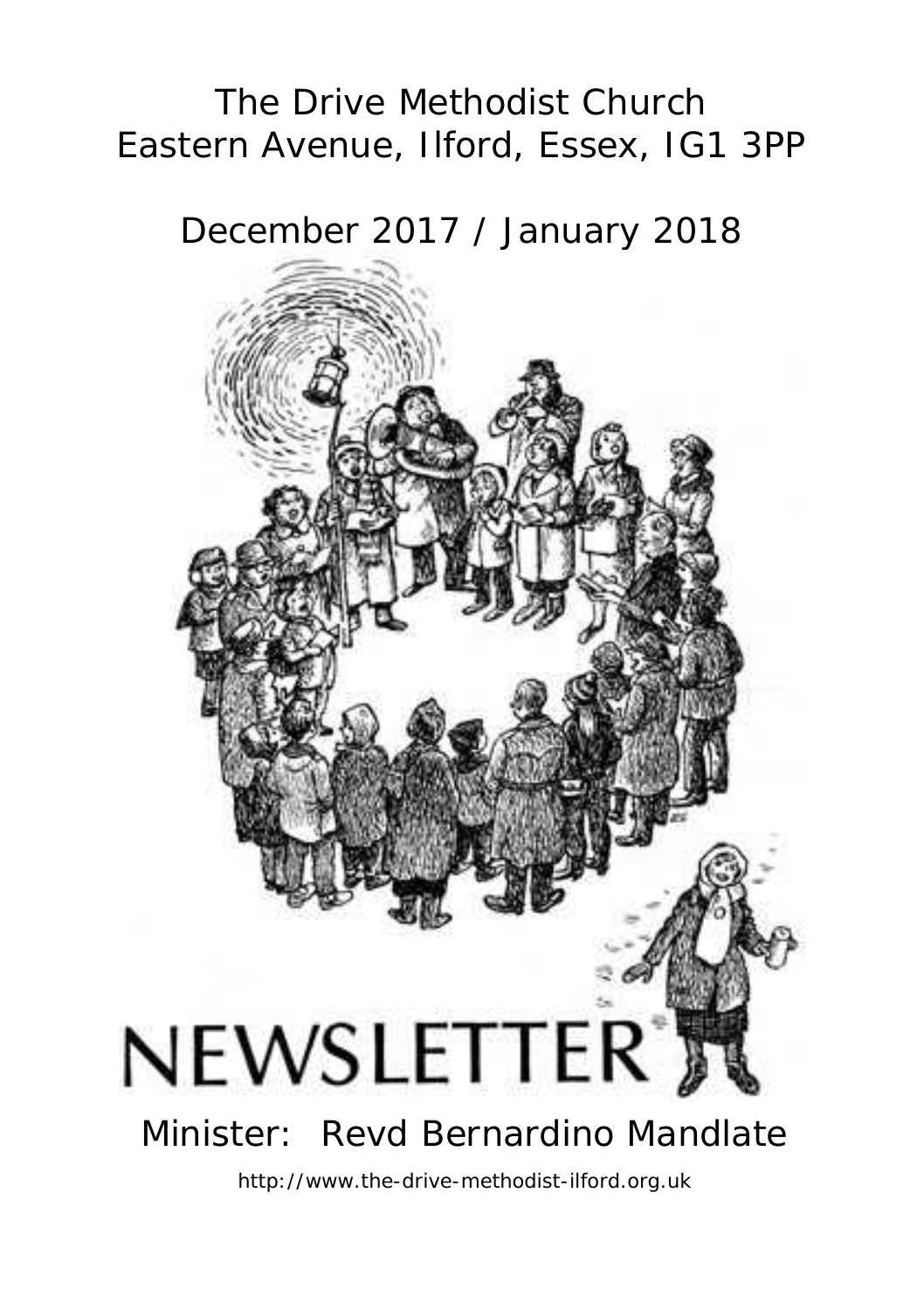### **Church Mission Statement of The Drive Methodist Church**

The Drive Methodist Church aims to be faithful to the commandments of Jesus, and the calling of the Methodist Church.

The calling of the Methodist Church is to respond to the gospel of God's love in Christ and to live out its discipleship in worship and mission, and to fulfil the promises detailed in the Methodist worship book.

Provide a weekly opportunity for all people to worship God in Christ, here at The Drive Methodist Church.

Enable people to grow and learn as Christians through mutual support and care.

Be a good neighbour to the immediate and wider community. Sharing our faith with others through pastoral care, church activities and communication.

**As members of the Methodist church we are called to worship, learn and care, service and evangelism. Please speak to Bernardino or the stewards to find out more about becoming a member at The Drive.**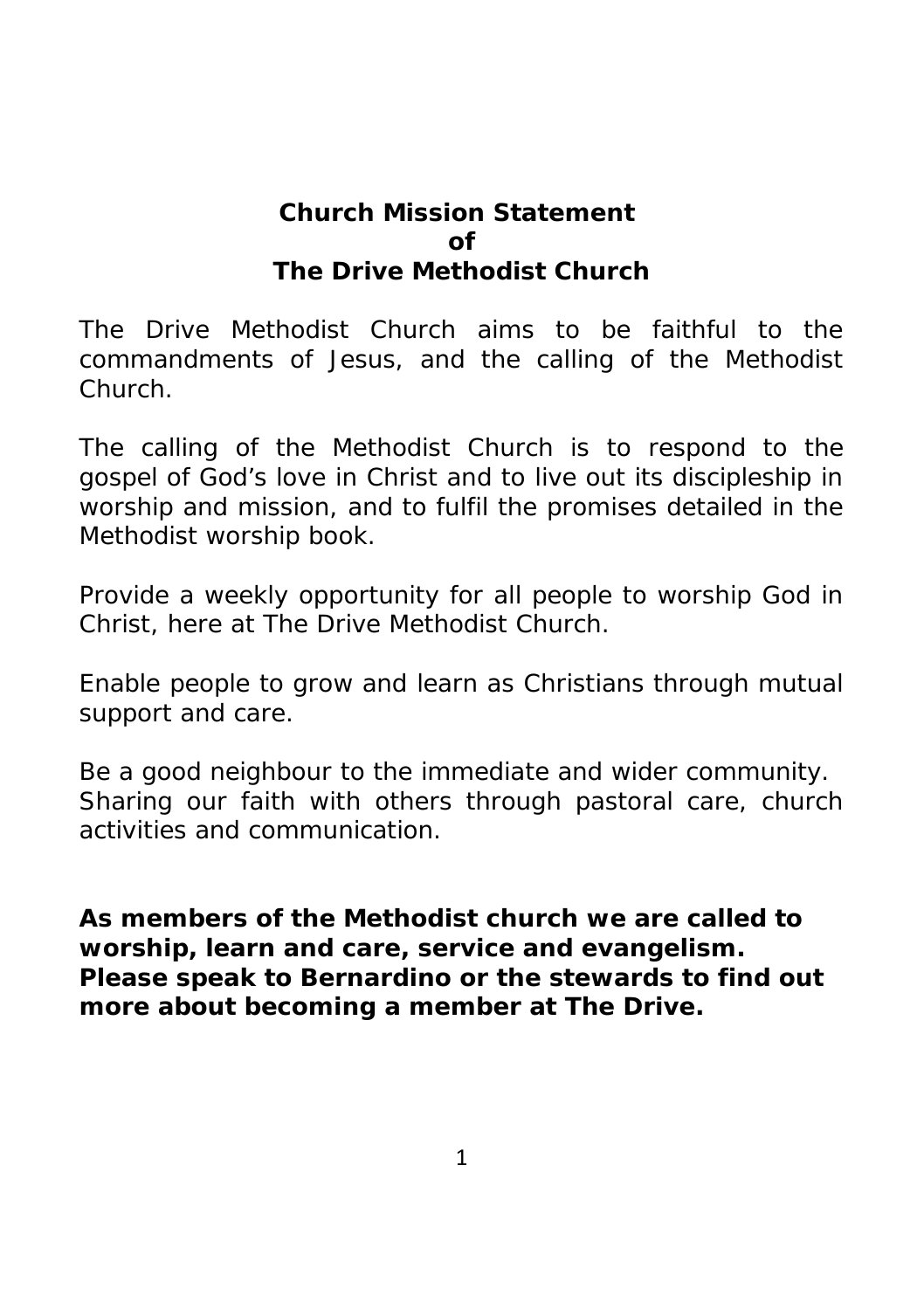**Our Minister writes:**

Dear Friends

Christmas is upon us. We all get busy preparing for Christmas, writing cards, sorting out presents, and going through the list of what we need to get and who we'll be sharing our Christmas lunch with. We do get so absorbed in all those mundane things that sometimes we forget the centre of Christmas, Jesus Christ.

God, out of his love for us, invested his love in us, each one of us, to the extent that he sent his only Son into the world to die on the cross, because of that love. We, in turn, are expected to yield a profit of that love, God's love. The only way to show profit from love is to endeavour to take risks and love even the unlovable, sharing our meagre resources with those around us and especially those who are in more desperate need than we are.

Sharing Christmas with those who will have no Christmas at all would be a practical way of showing God's love to our community, and to people who find themselves on the margins of society.

It's beginning to get very cold and we have rough sleepers around us, some by choice but many finding themselves in that predicament. It is our duty of care and love to support those who try to provide night shelter in the winter months. I have, on your behalf, made donations to the Ilford Salvation Army night shelter in previous years and, with your help, would like to do that again this year, if you could make some generous donations towards it.

I would like to invite you to take time and think of those people who are lonely, with no one to talk to, those who are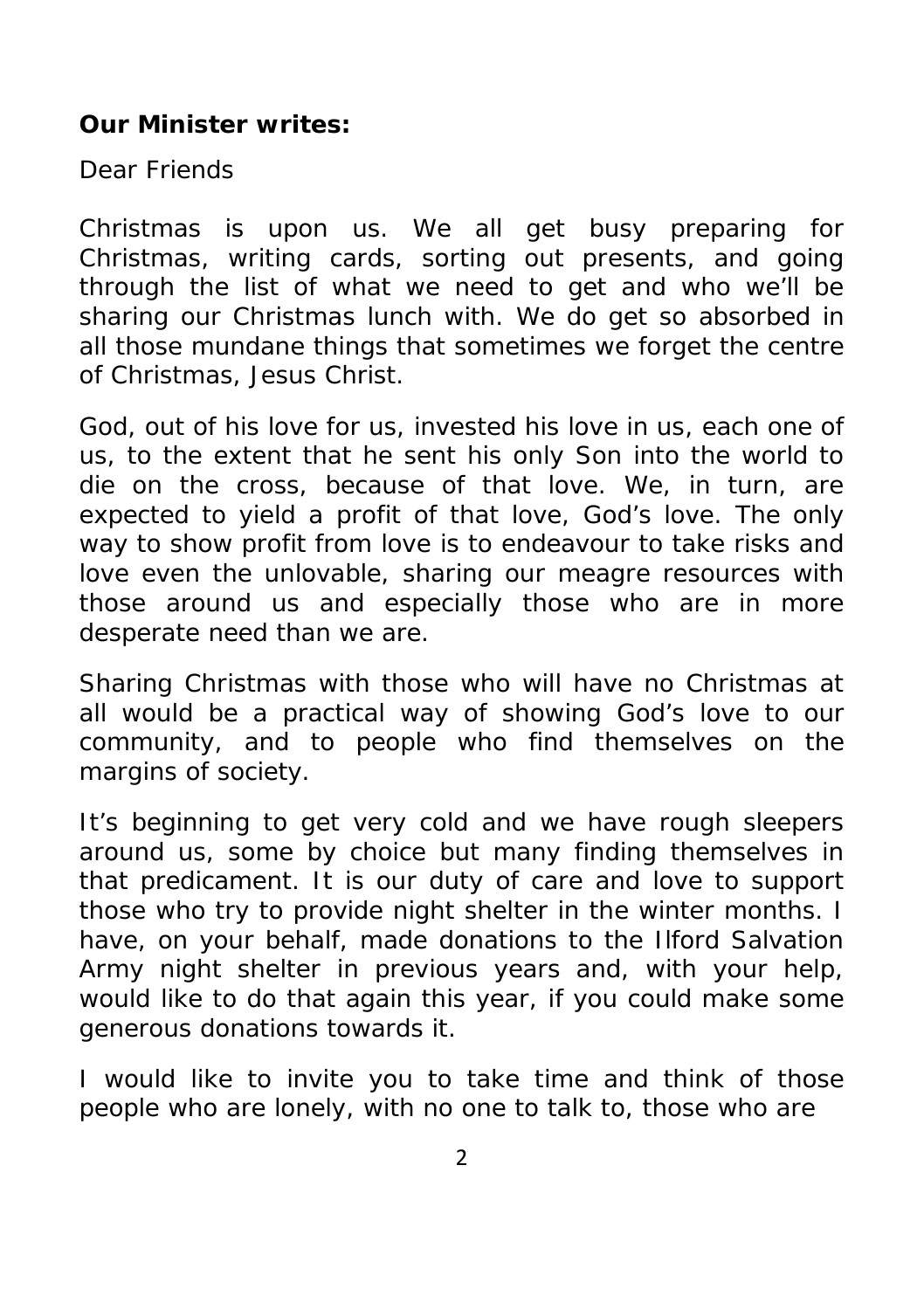vulnerable and elderly this Christmas. They may appreciate your endeavours to satisfy yourselves of their wellbeing. It is being Christian to do that and it is to show and exude the love God has afforded us.

May you have a wonderful and blessed festive season, a good start to the New Year when we get there in a few weeks. May all your wishes be blessed by God as we go through this period. Remember that we are celebrating the birth of Jesus Christ who came into the world to experience our life, to have a trade as a carpenter, to be a refugee in Egypt, to be a guest at a wedding, to be a human like any of us, yet Holy and Son of God.

Be blessed. Merry Christmas and a happy New Year to you all

Dino

$$
\color{blue}{\bullet}+\color{blue}{\bullet}\color{blue}{\bullet}\color{blue}{\bullet}\color{blue}{\bullet}\color{blue}{\bullet}\color{blue}{\bullet}\color{blue}{\bullet}\color{blue}{\bullet}\color{blue}{\bullet}\color{blue}{\bullet}\color{blue}{\bullet}\color{blue}{\bullet}\color{blue}{\bullet}\color{blue}{\bullet}\color{blue}{\bullet}\color{blue}{\bullet}\color{blue}{\bullet}\color{blue}{\bullet}\color{blue}{\bullet}\color{blue}{\bullet}\color{blue}{\bullet}\color{blue}{\bullet}\color{blue}{\bullet}\color{blue}{\bullet}\color{blue}{\bullet}\color{blue}{\bullet}\color{blue}{\bullet}\color{blue}{\bullet}\color{blue}{\bullet}\color{blue}{\bullet}\color{blue}{\bullet}\color{blue}{\bullet}\color{blue}{\bullet}\color{blue}{\bullet}\color{blue}{\bullet}\color{blue}{\bullet}\color{blue}{\bullet}\color{blue}{\bullet}\color{blue}{\bullet}\color{blue}{\bullet}\color{blue}{\bullet}\color{blue}{\bullet}\color{blue}{\bullet}\color{blue}{\bullet}\color{blue}{\bullet}\color{blue}{\bullet}\color{blue}{\bullet}\color{blue}{\bullet}\color{blue}{\bullet}\color{blue}{\bullet}\color{blue}{\bullet}\color{blue}{\bullet}\color{blue}{\bullet}\color{blue}{\bullet}\color{blue}{\bullet}\color{blue}{\bullet}\color{blue}{\bullet}\color{blue}{\bullet}\color{blue}{\bullet}\color{blue}{\bullet}\color{blue}{\bullet}\color{blue}{\bullet}\color{blue}{\bullet}\color{blue}{\bullet}\color{blue}{\bullet}\color{blue}{\bullet}\color{blue}{\bullet}\color{blue}{\bullet}\color{blue}{\bullet}\color{blue}{\bullet}\color{blue}{\bullet}\color{blue}{\bullet}\color{blue}{\bullet}\color{blue}{\bullet}\color{blue}{\bullet}\color{blue}{\bullet}\color{blue}{\bullet}\color{blue}{\bullet}\color{blue}{\bullet}\color{blue}{\bullet}\color{blue}{\bullet}\color{blue}{\bullet}\color{blue}{\bullet}\color{blue}{\bullet}\color{blue}{\bullet}\color{blue}{\bullet}\color{blue}{\bullet}\color{blue}{\bullet}\color{blue}{\bullet}\color{blue}{\bullet}\color{blue}{\bullet}\color{blue}{\bullet}\color{blue}{\bullet}\color{blue}{\bullet}\color{blue}{\bullet}\color{blue}{\bullet}\color{blue}{\bullet}\color{blue}{\bullet}\color{blue}{\bullet}\color{blue}{\bullet}\color{blue}{\bullet}\color{blue}{\bullet}\color{blue}{\bullet}\color{blue}{\bullet}\color{blue}{\bullet}\color{blue}{\bullet}\color{blue}{\bullet}\color{
$$

We ask for God's blessing on all those we have concerns for at this time and remember them in our prayers.

We are sorry to hear that Josie Jiggins recently had a fall at home, breaking her arm. We send her our love and prayers and hope to see Josie in church again very soon.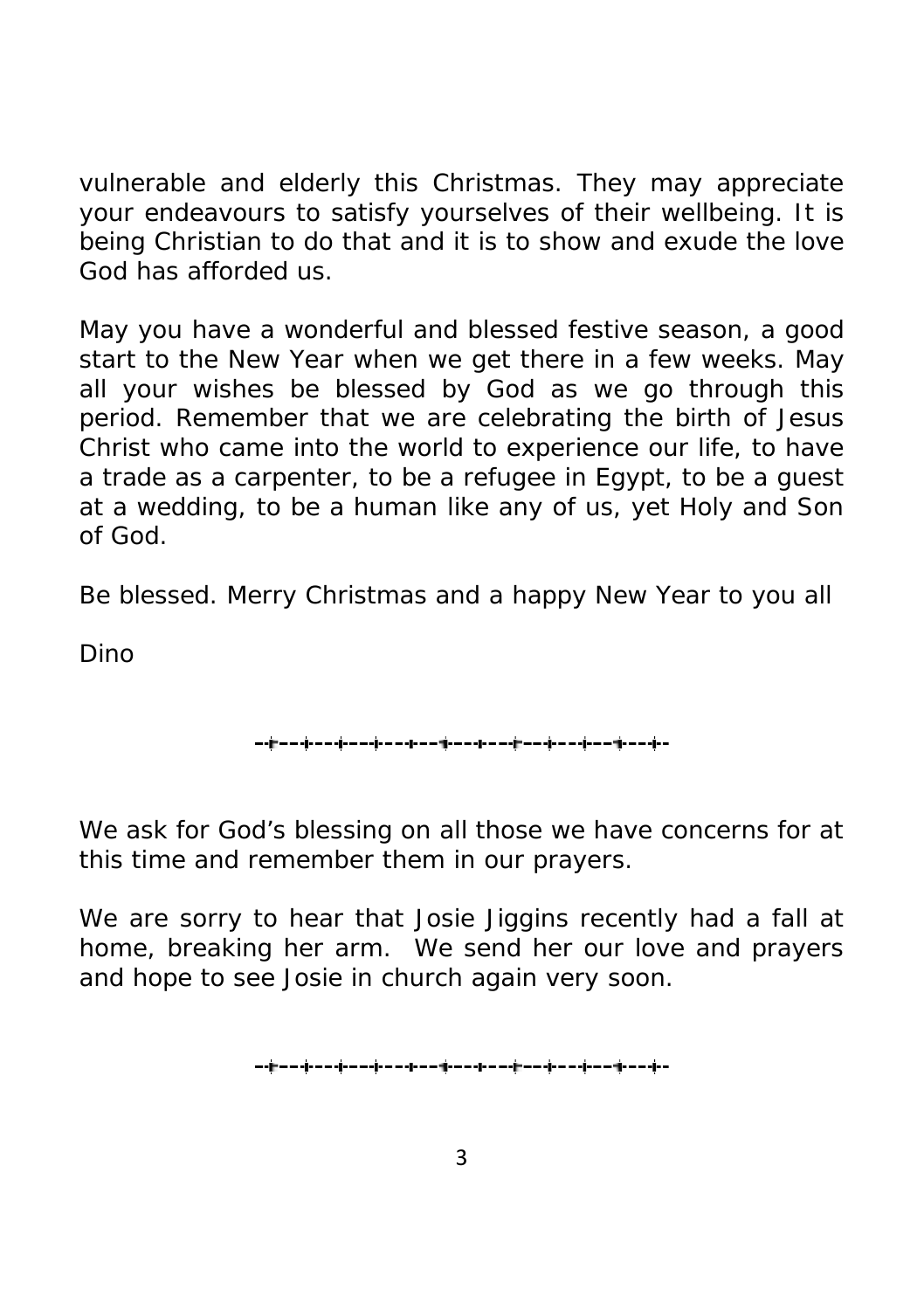**Birthday Greetings**

Very happy birthdays to: Toju Fadina will be 11 in December Funmi Fadina will be 6 in December Paige Fordree will be 8 in December Stacey Eshun will be 8 in January We wish all our young people a lovely day.





Happy Birthday also to Jo Wright who celebrates a very special birthday in December. Have a wonderful day Jo with love and best wishes from all your friends at The Drive.

**Operation Christmas Child**

A carload of over 60 shoe boxes from the church and the pre school were taken to the collection depot. Many thanks to those who organised this appeal and to those who very kindly contributed.

**JMA Presentation Service 19th November**

I was delighted to report at the service that The Drive had raised £647 for JMA funds during the past year. Of this amount, £314 came from proceeds of our Beetle Drive in March and the rest was from our JMA collectors and donations. Receiving badges and certificates were:

Thea Garner, Rochelle Inbakumar, Feyi, Toju and Tunrayo Fadina, Paige Fordree, Iris Bennett-Wright and Yetunde Fadojutimi.

Sanya Strachan once again led our service during which the Chorale sang 'Praise is Rising''. After praising the efforts of our JMA collectors and donors, Sanya encouraged the church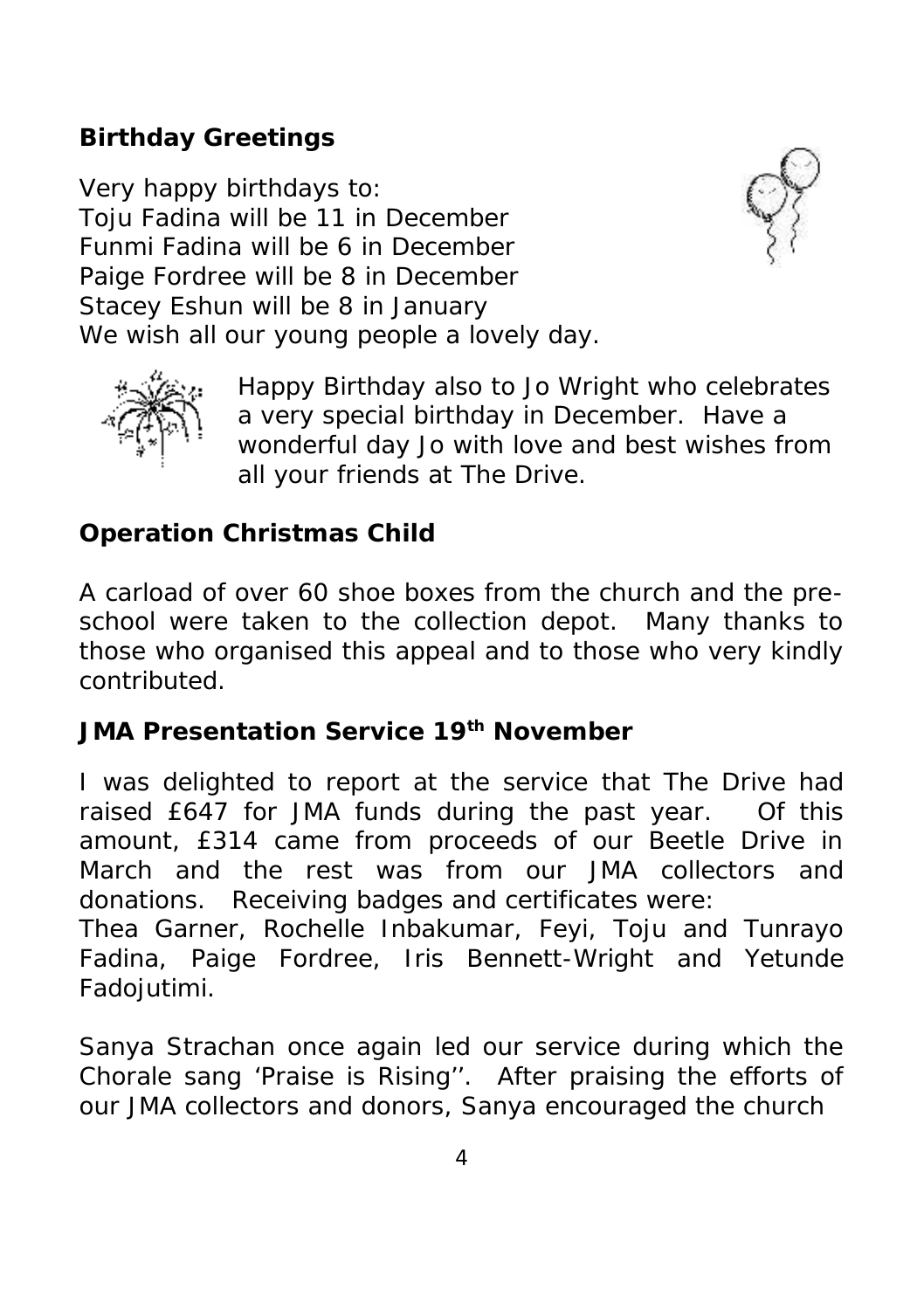to listen to our children and young people. She went on to tell us about 3Generate, an annual conference for the children and young people of the Methodist Church, where they have the opportunity for their voices to be heard. This year's event takes place next weekend with a 1000 young people from the age of 8 years attending.

Thank you all for your continued support of JMA.

Diane Foster

**The Church Website is moving……**

Yes it's true – after nearly eleven years in its present home, it's time to move! Well actually, the Church authorities have decreed that from next year, all church websites must have a domain name ending in *".church"* (instead of *".org.uk", ".co.uk"*, etc.).

We have secured a suitable domain name, and conversion work is already under way. The website will have a new address (URL) and all the email addresses associated with it will change.

At this stage, it's not possible to give a precise date when the move will take place. The migration will involve a lot of work and testing, but I am aiming to complete it before the end of December – and certainly well before the next edition of the newsletter is published. At the appropriate time, brief details will be announced in the weekly notices. For the next year, the existing website address will automatically redirect you to the new site.

Full details of the changes will be in the February Newsletter.

Mike Seviour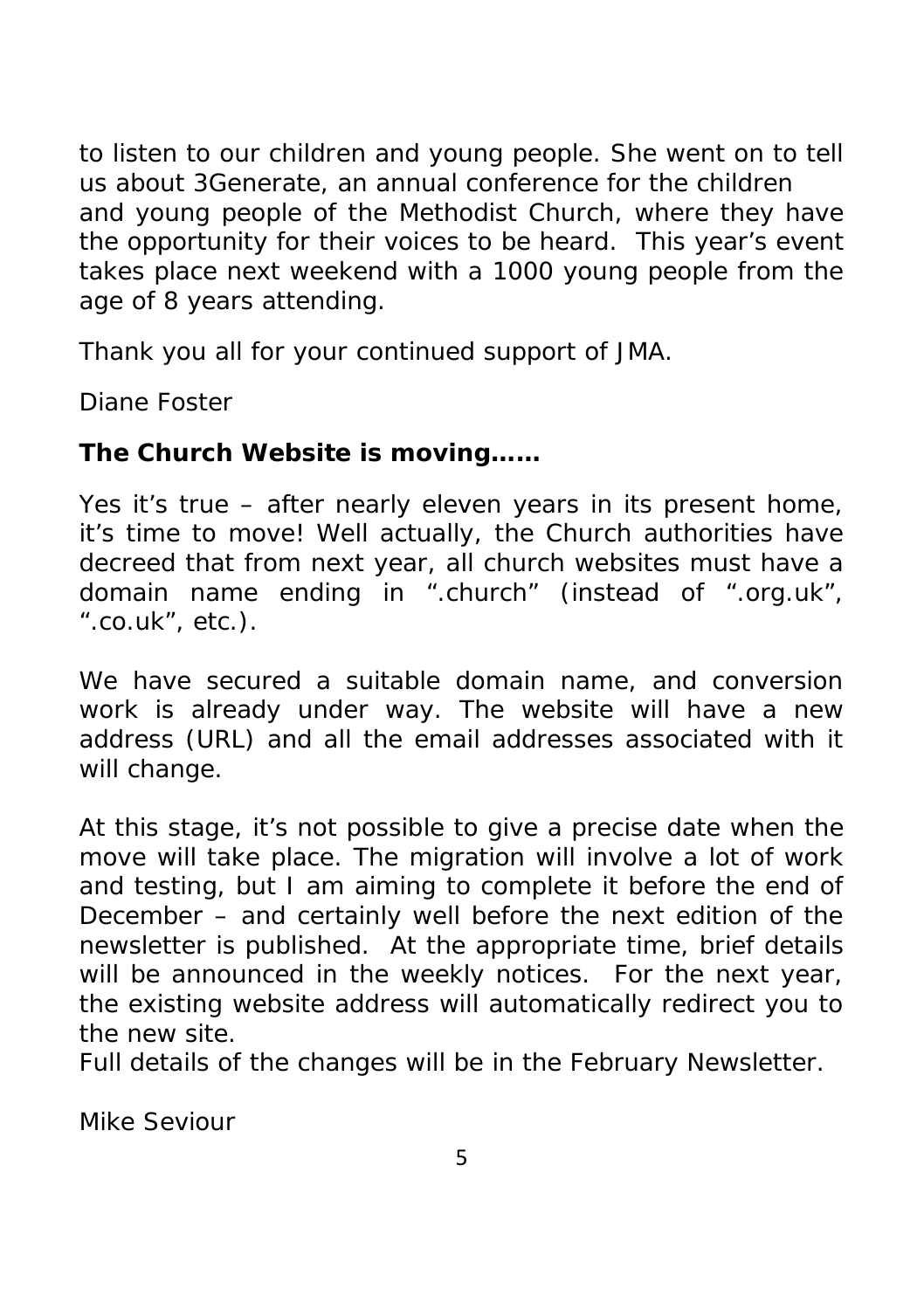**New Essex Choir Concert**

The New Essex Choir will give a concert of Christmas and other music in the church on

**Saturday 2nd December, 7.30 pm**

There will be carols old and new, including Vaughan Williams 'Ceremony of Carols' with baritone soloist Simon Tatnall Tickets £10 (concessions £8) in advance from Kathleen and Brian Taylor. Tickets on the door £11/£9, under 14 free.

**Junior Church - Dates for your diary**

**Nativity rehearsals** will take place on **Sunday 26th November and Sunday 3rd December,** during our Junior Church sessions.

**Saturday 9th December 2.00-5.00pm** is our Nativity rehearsal in the church, after which we will be having a Christmas chill out session in the hall.

**Sunday 10th December** is our Nativity and toy service.

There will be no Junior Church sessions on **Sunday 24th, 25th and 31st December,** but everyone is welcome to stay in the service.

Jo Wright

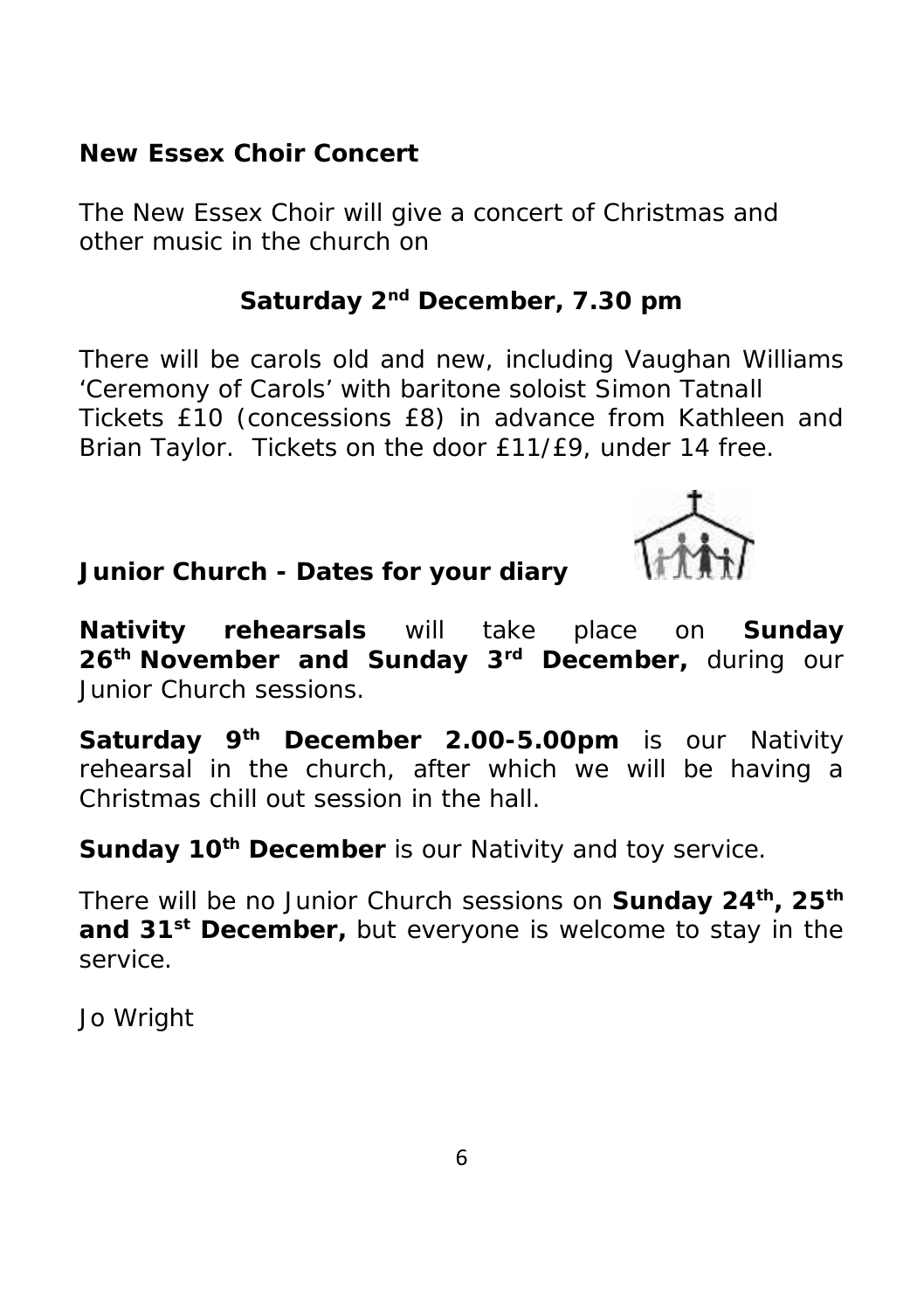**Music Matters**

The Choir is already busy rehearsing for our Carol Service on Sunday 17<sup>th</sup> December. The Carol Service is always a highlight of our musical year and made more so if there is a large congregation, so do come along if you can and bring your family and friends. If the music and carols are not enough to tempt you, there are also mince pies…

Following its latest appearance at the JMA service, the Chorale will also be taking part in the Carol Service, and we will have practices after the Sunday services on 26<sup>th</sup> November, 3<sup>rd</sup> December and 10th December, as well as in the afternoon of the 17<sup>th</sup> before the Carol Service itself. Anyone is welcome to come and sing with the Chorale – no, really, anyone! Try it out.

Andrew Taylor

**Valentine Singers -A Dream of Christmas** Saturday 16<sup>th</sup> December at 7:30pm St Andrew's Church, The Drive, Ilford £10 (£5 students/benefit holders) visit www.valentinesingers.org or see Andrew Taylor for tickets

**Bible Reading group**

The Bible Reading group will meet at 104 Wanstead Lane on Friday 29 December at 10:30m when we will be discussing<br>the Birth Stories in Matthew and Luke, followed by Matthew and Luke, followed by refreshments. And on Friday 26 January when we will be discussing John's Gospel Chapters 15-21, followed by refreshments. All welcome. Join us if you are able.

Jan and John Pearson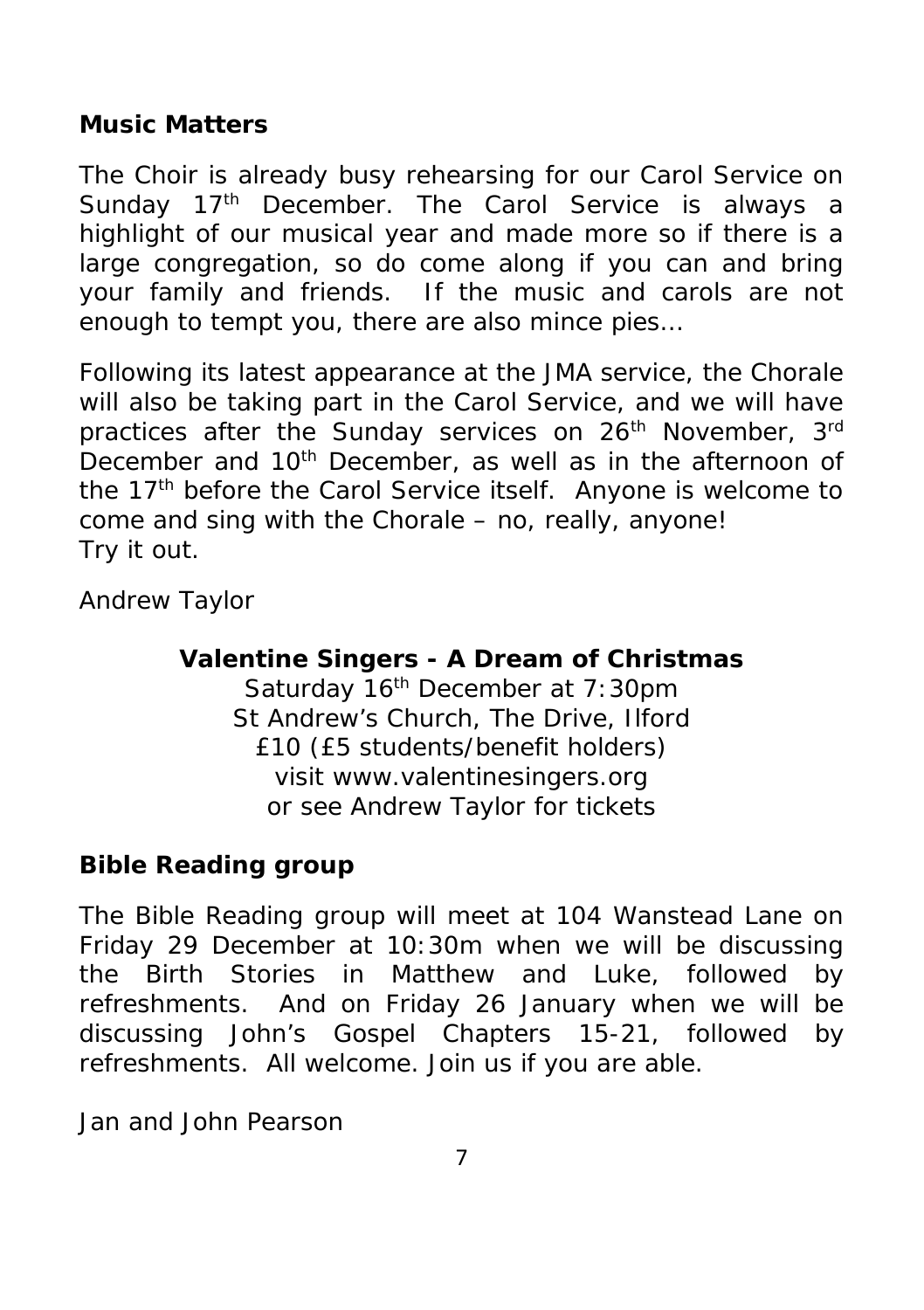



**The Junior Church and Staff are pleased invite you to their NATIVITY AND TOY SERVICE Sunday 10th December 11.15am** If you can, please bring new toys or books to the service which, along with monetary donations, will be given to the Woodlands Family Centre, Harlow.

**CAROLS BY CANDLELIGHT** for choir and congregation with readings telling the familiar Christmas story **Sunday 17th December at 6:30pm** Followed by Christmas refreshments in the Parlour





**CHRISTMAS MORNING WORSHIP 10.30am** led by The Revd Bernardino Mandlate

*Bring all your families and friends!*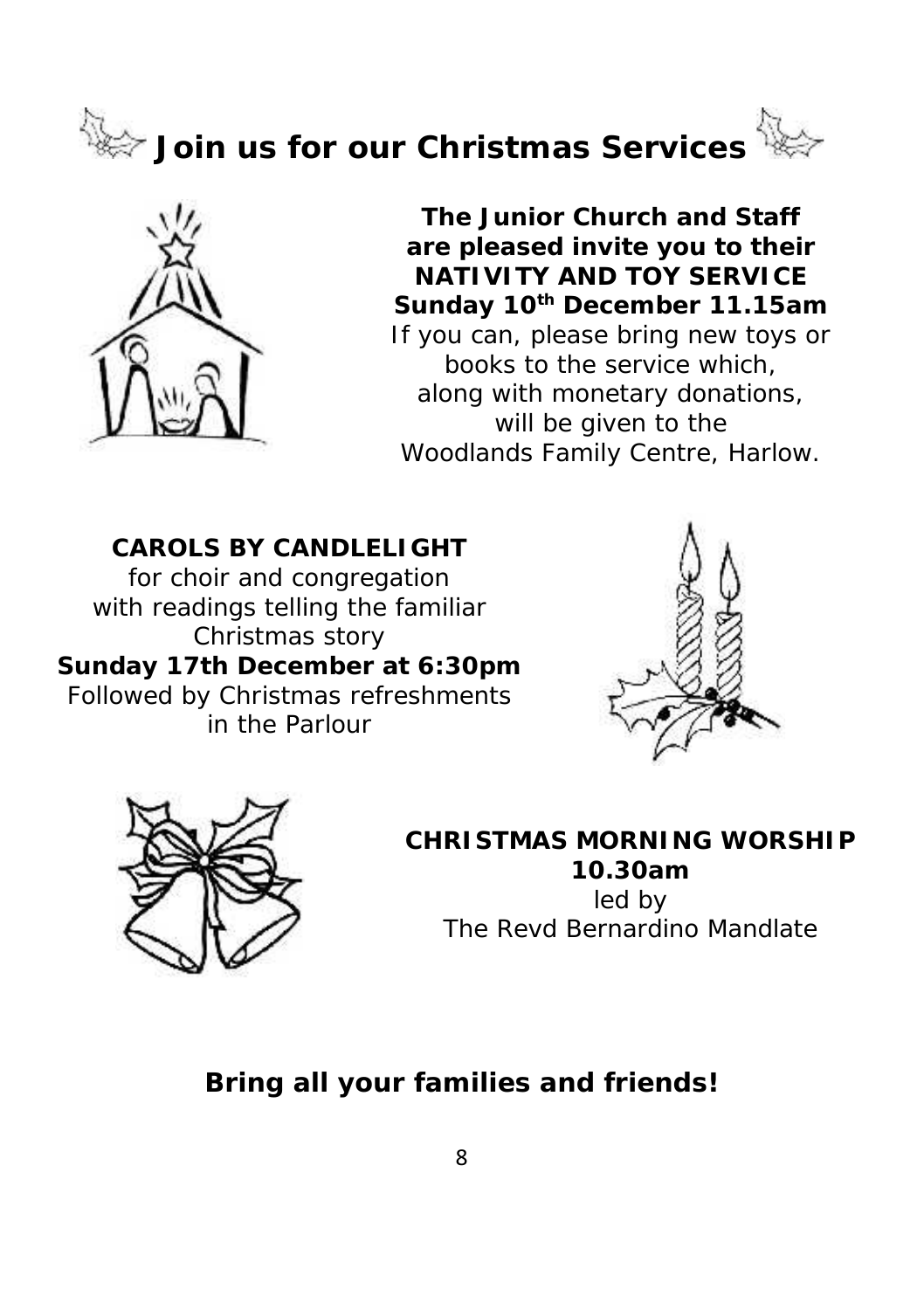**HMS Sutherland**

I remember as a boy going on a boat trip from Tower Bridge down the Thames to Southend and then home by train. It is a journey I have always wanted to repeat, so I was excited when Matthew invited me to join him aboard HMS Sutherland for the 48 hour journey from West India Dock down the Thames and along the South Coast to Plymouth. The ship had been to London for a visit by Her Majesty the Queen to mark the twentieth anniversary of the ship's commission.

My "orders" were to be at South Quay station for midday. On the dot a Rating met me, took my bag and escorted me through security and onto the ship. There were a few other civilians aboard and after lunch and a safety briefing we were free to go on deck and watch the preparations for departure. At 15.30 the ship slipped its moorings and two tugs assisted the ship into the lock and out into the Thames. It was fascinating to see the familiar sights pass by. The dockside warehouses that 50 years ago would have been full of produce are now desirable apartments. Then through the Thames Barrier, past Tate & Lyle, under the Dartford Crossing and finally past Southend pier all lit up.

Matthew was duty officer from 20.00 so I was able to observe from the bridge as we made our way round North Foreland Point in Kent and into the Channel – one of the busiest shipping lanes in the world - I was under strict instructions not to interfere! At around 22.00 I left Matthew to it and retired to bed. Matthew had kindly allocated me the top bunk. I managed to haul myself up reasonably easily, but it was not so easy getting down in the early hours to visit the "heads" (Jack Speak for toilets).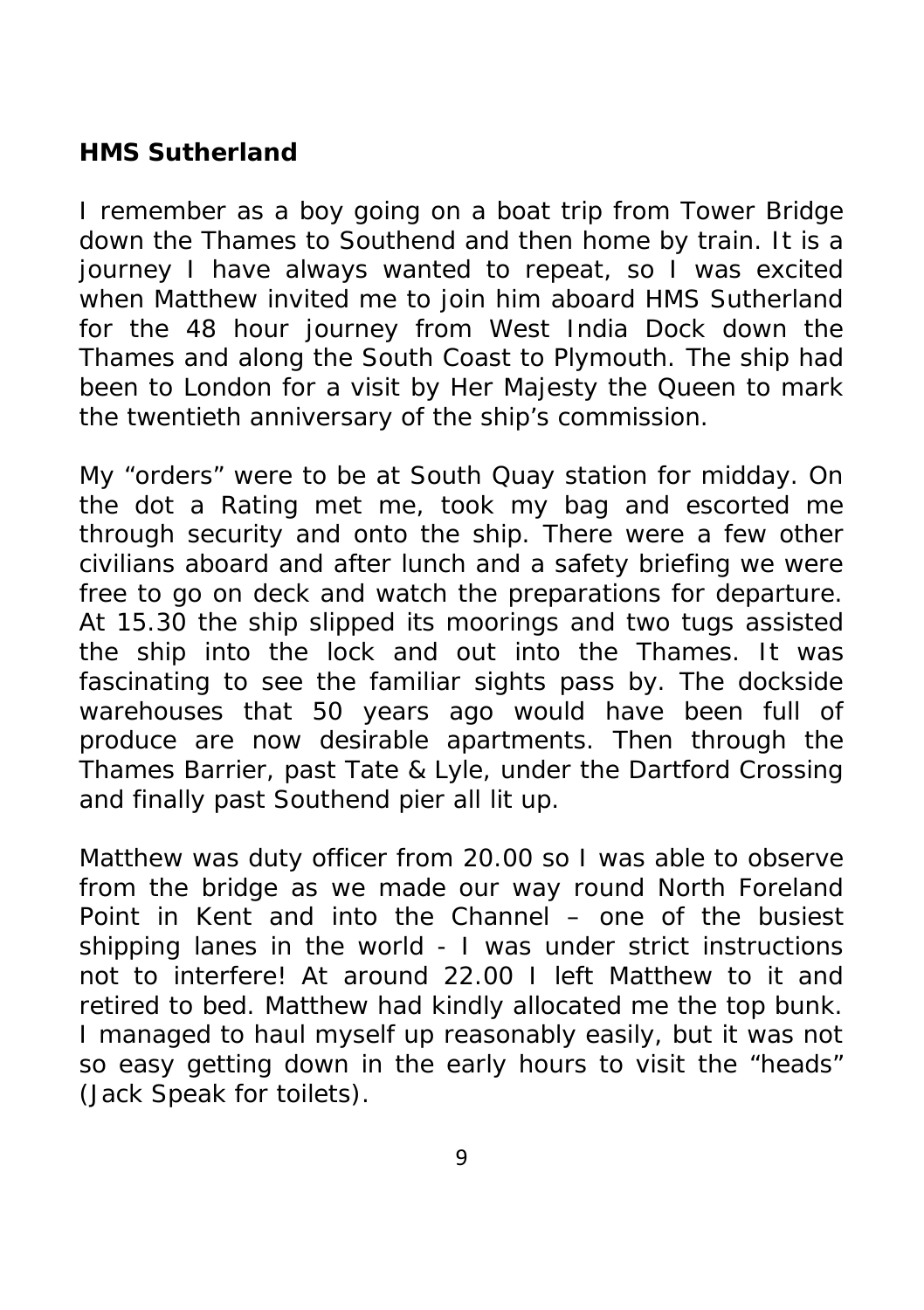Matthew woke me at 07.30 and announced that we had 30 minutes to shower, shave, dress and have breakfast – I just made it. Although I dislike flying, I had put my name down for a flight in the helicopter off the rear deck of the ship. I reported at 08.15 for a flight briefing, but was given the news that there was an age restriction of 60 and that they could not take me up  $-1$  had mixed feelings as to whether I was disappointed or not. However, it was fascinating watching the helicopter take off and land on a moving ship at sea. In the afternoon the ship's company gave a demonstration fire drill, completed a "man over board" exercise and then a simulated attack by a small vessel. The whole ship went to "action stations" and after a series of warnings fired off live rounds. It was also interesting to see the South Coast from the sea and to recognise many of the places that I had walked when I was on the South West Coast path.

In the evening the officers dressed for dinner and I enjoyed their company in the Ward room. Matthew was on duty again from 20.00. A thick sea fog had developed and the ship was navigating solely by radar. By morning the fog had cleared and we reached Plymouth Sound breakwater at 11.00 and were moored at Devonport Dockyard by 13.00.

It was a fascinating experience, although I am thankful that the sea was relatively calm.

Jeremy Foster



10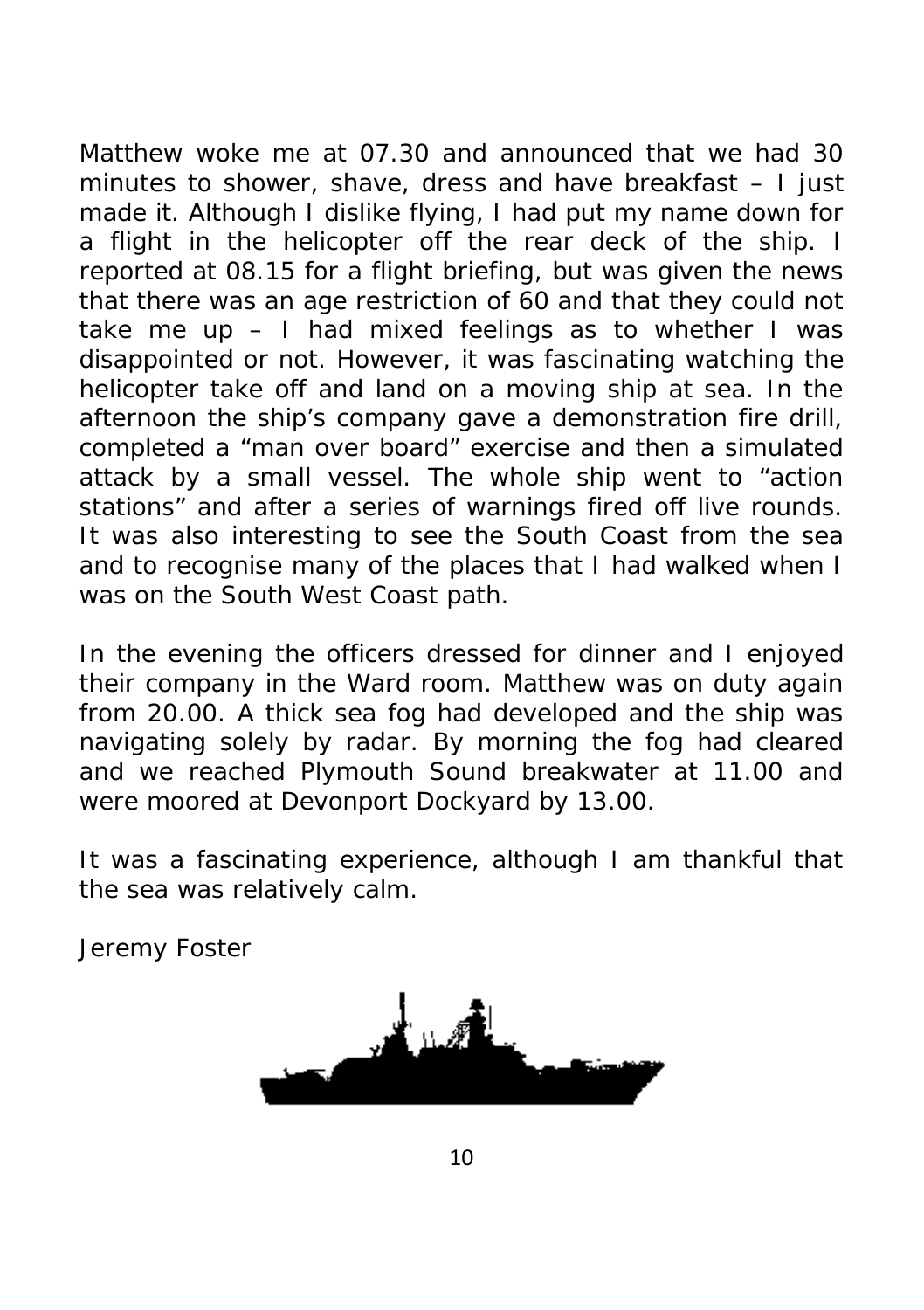**Christmas greetings to friends at the Drive Methodist Church**

I was given a copy of your November newsletter and was interested to read Revd Bernardino's opening letter focussing on being a good neighbour.

Most people already know about Redbridge Voluntary Care – our local 'good neighbour' charity where we try to be exactly that. A good neighbour. If anyone was challenged by Bernardino's message, we can offer you the perfect opportunity to take up that challenge to people in your own neighbourhood who need a little bit of friendly help and support. To find out more details please contact our duty officer – number on your back page – or Jan, details below. Or maybe you may know someone who needs a bit of support themselves, so contact is through the same channels.

No pressure. Just discover more about us. To join our band of duty officers you don't even have to leave your house – just have some office skills and a good empathetic telephone manner! One day a month. And we are always pleased to welcome new drivers to our scheme, as and when you are available, expenses paid.

With best wishes to all your readers.

Jan Cheal 8500 0956 jancheal@btopenworld.com (Chairman, Redbridge Voluntary Care)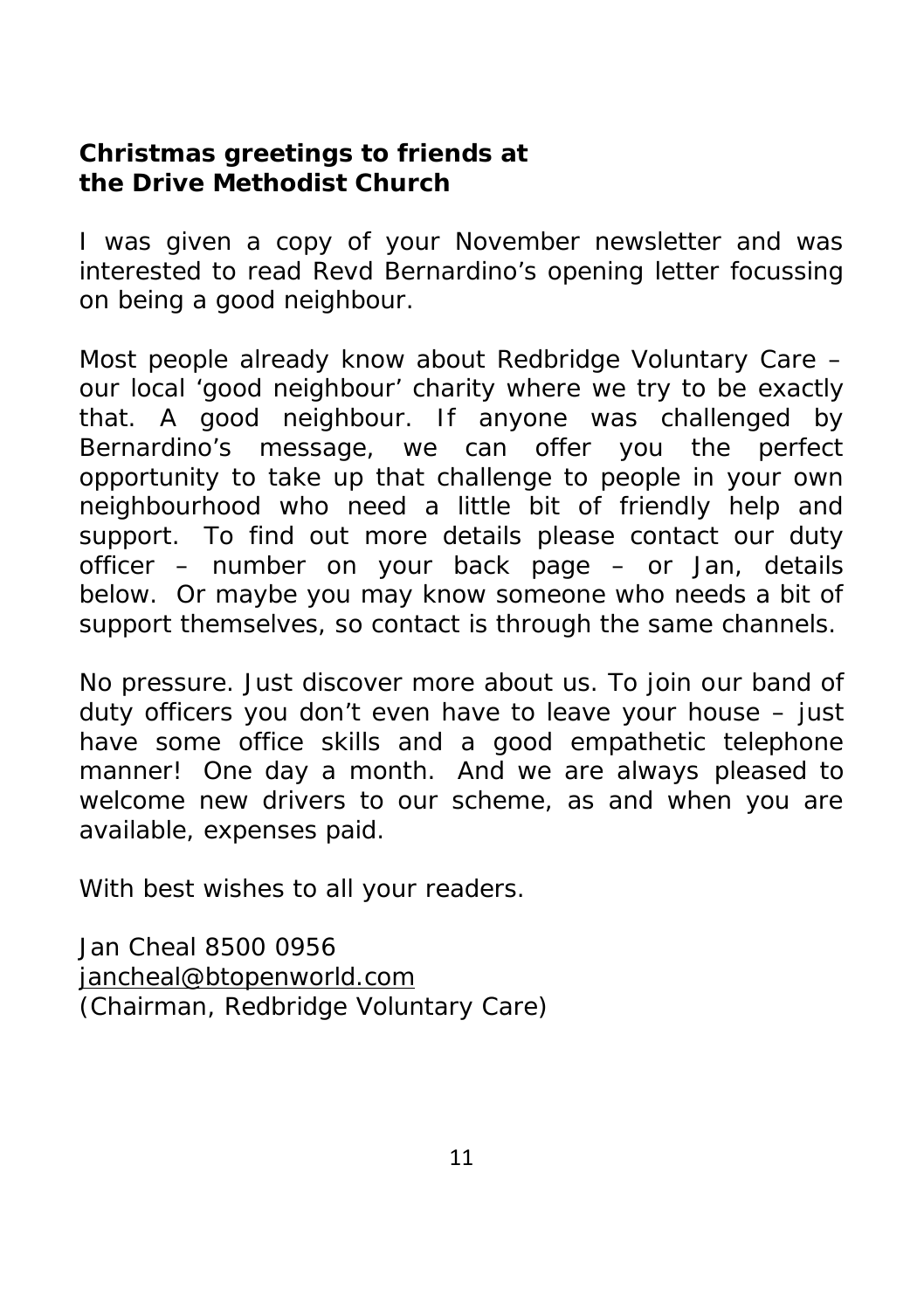# **Diary for December**

| Sat | 2 <sub>nd</sub>  | 7.30pm                   | New Essex Choir Concert              |
|-----|------------------|--------------------------|--------------------------------------|
| Sun |                  | 3rd 11.15am              | See page 6<br>Morning Service led by |
|     |                  |                          | The Revd Bernardino Mandlate         |
|     |                  | 4.30pm                   | Circuit Advent Service at            |
|     |                  |                          | Seven Kings Methodist Church         |
| Tue | $5^{\text{th}}$  | 7.30 pm                  | Circuit Meeting at Old Dagenham      |
|     |                  |                          | Methodist Church                     |
| Sun |                  | $10^{th}$ 11.15am        | Toy Service & Nativity led by        |
|     |                  |                          | The Junior Church see page 6,8       |
| Fri | 15 <sup>th</sup> | 10.30am                  | Coffee in the park                   |
|     |                  |                          | Gardeners Café, Valentines Mansion   |
| Sun | $17^{\text{th}}$ | 11.15am                  | Morning Service with                 |
|     |                  |                          | Holy Communion led by                |
|     |                  |                          | The Revd Bernardino Mandlate         |
|     |                  | 6.30pm                   | Candlelit Carol Service led by       |
|     |                  |                          | The Revd Bernardino Mandlate         |
|     |                  |                          | See page 7,8                         |
| Sun |                  | 24 <sup>th</sup> 11.15am | Morning Service led by               |
|     |                  |                          | The Revd Angela Pothecary            |
| Mon |                  | 25 <sup>th</sup> 10.30am | <b>Christmas Morning Service</b>     |
|     |                  |                          | led by                               |
|     |                  |                          | The Revd Bernardino Mandlate         |
| Fri | 29 <sup>th</sup> | 10.30 am                 | <b>Bible Reading Group</b>           |
|     |                  |                          | 104 Wanstead Lane, see page 7        |
| Sun | 31 <sup>st</sup> | 11.15am                  | Morning Service led by               |
|     |                  |                          | Mr Kenneth Samuel Agyekum            |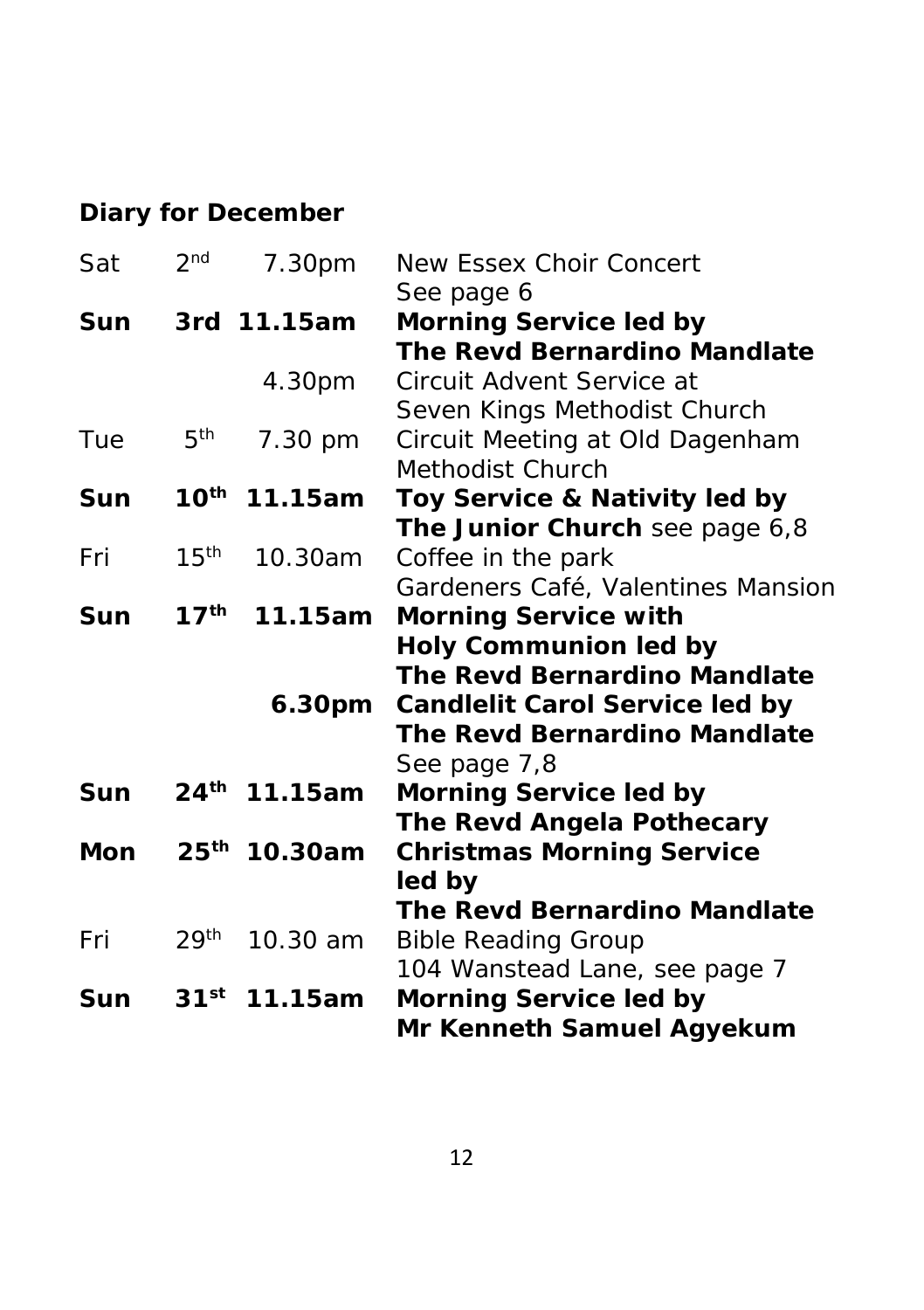**Diary for January**

| 7 <sup>th</sup><br>Sun |                      | 11.15am                      | Covenant Service with              |
|------------------------|----------------------|------------------------------|------------------------------------|
|                        |                      |                              | Holy Communion led by              |
|                        |                      |                              | The Revd Bernardino Mandlate       |
| Sun                    |                      | 14 <sup>th</sup> 11.15am     | Morning Service led by             |
|                        |                      |                              | Mrs Janet Pearson                  |
| Fri                    | 19 <sup>th</sup>     | 10.30am                      | Coffee in the park                 |
|                        |                      |                              | Gardeners Café, Valentines Mansion |
|                        |                      | Sun 21 <sup>st</sup> 11.15am | Morning Service led by             |
|                        |                      |                              | The Revd Bernardino Mandlate       |
|                        | Sun 28 <sup>th</sup> | 11.15am                      | Morning Service led by             |
|                        |                      |                              | Mr David Pender                    |
| Wed $31st$             |                      | 8.00pm                       | Church Life Committee              |
|                        |                      |                              | Valentines Room                    |
|                        |                      |                              |                                    |

*(Last date for items for the February newsletter: 21st January 2018)*

**Our Newsletter**

Thank you for your support in my first few months as Editor by sending me your news and articles. Our newsletter at The Drive goes back a long way and it is a good vehicle to share our news and to keep updated with the whole church family. Over many years John and Audrey Taylor have printed and collated each edition. To keep our newsletter going we are now looking for someone to take over this task each month. If you feel this is something you could do (or perhaps share with another person) please let John or Roy know. Training on the church printer can be provided.

It would be a great shame to lose our monthly newsletter.

Diane Foster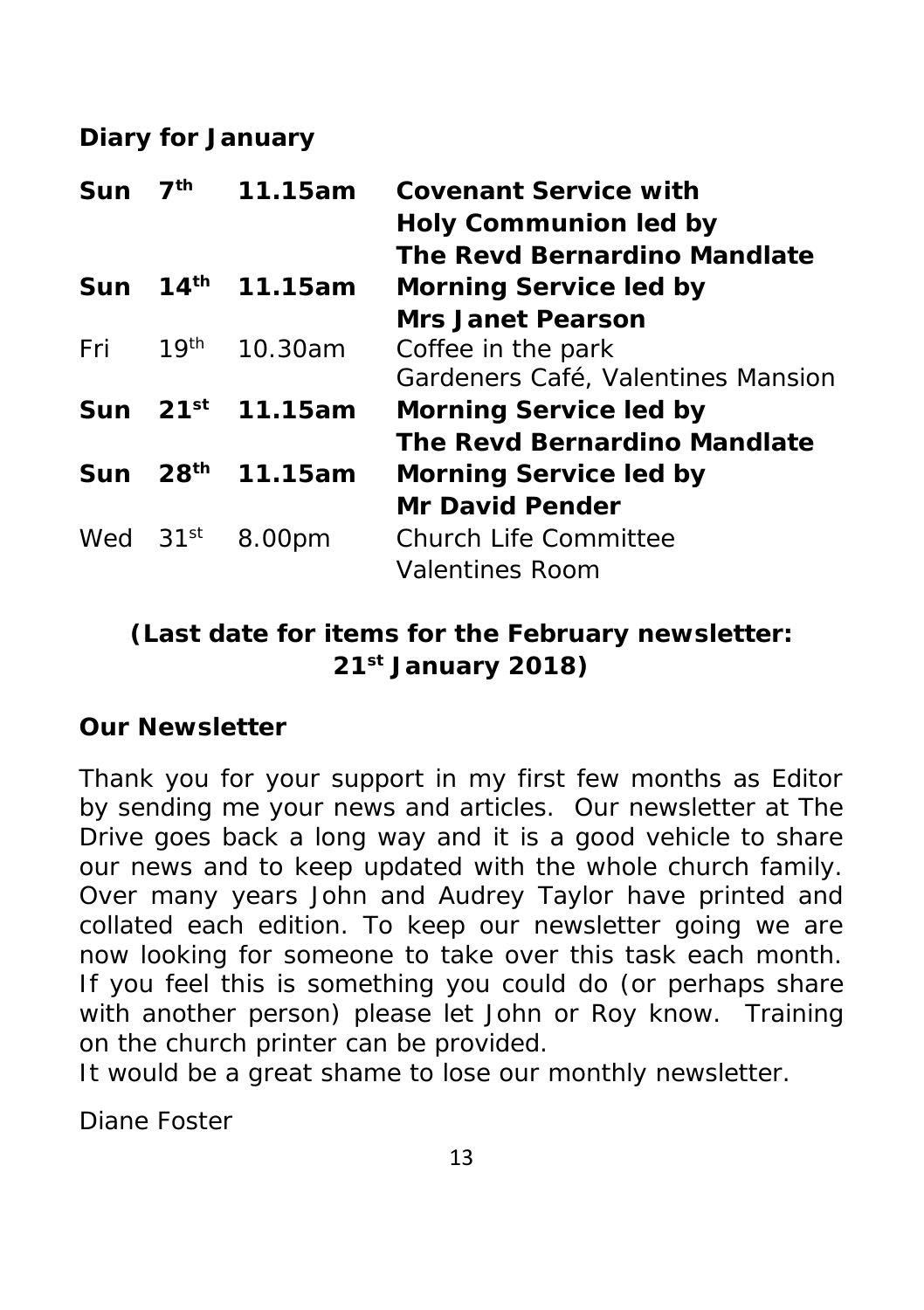

# **(NO PRIZES– THEY'RE JUST FOR FUN!!)**

#### **CONNECTING WALL WHAT ARE THE 4 GROUPS OF 4 AND THEIR CONNECTIONS?**

| CAKE           | <b>BAUBLES</b>          | <b>FRED</b>                 | <b>STOCKING</b>                                    |  |
|----------------|-------------------------|-----------------------------|----------------------------------------------------|--|
| <b>STAR</b>    | <b>CRATCHETT</b>        | IT'S A<br>WONDERFUL<br>LIFE | <b>LIGHTS</b>                                      |  |
| <b>SCROOGE</b> | <b>PUDDING</b>          | <b>MARLEY</b>               | <b>ELF</b>                                         |  |
| CAROL          | LOVE<br><b>ACTUALLY</b> | <b>TINSEL</b>               | THE GHOST<br>OF<br><b>CHRISTMAS</b><br><b>PAST</b> |  |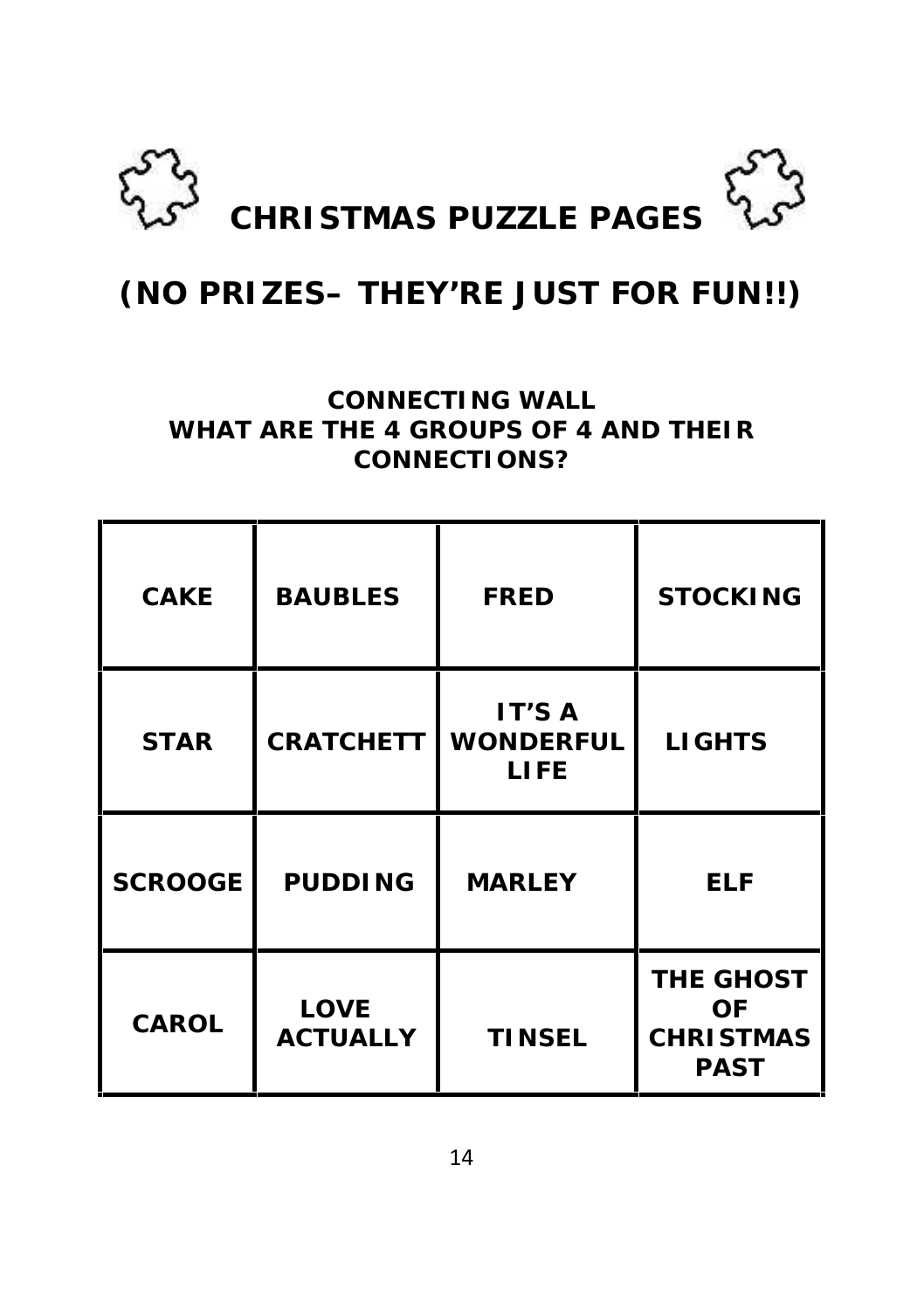## **SPOT THE DIFFERENCES HOW MANY CAN YOU FIND?**

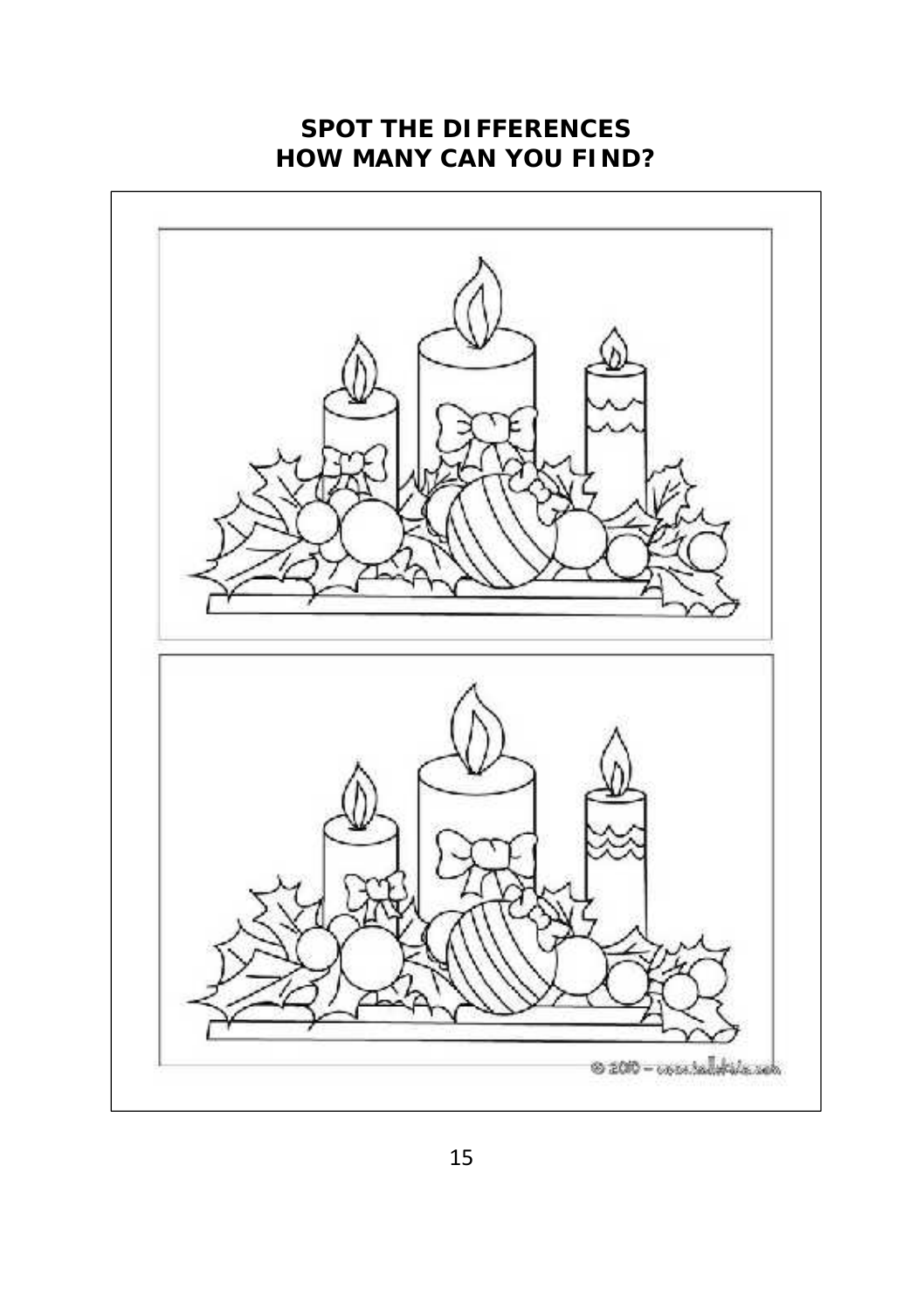# **I DENTIFY THE CHRISTMAS CAROL FROM THE INITIALS** OF THE WORDS OF THE FIRST LINE

| <b>ICUTMC</b>  |                                                                                           |                                                                                                                      |  |
|----------------|-------------------------------------------------------------------------------------------|----------------------------------------------------------------------------------------------------------------------|--|
| <b>AI AM</b>   | <u> 1980 - Johann John Stone, mars et al. (</u>                                           |                                                                                                                      |  |
| <b>SNHN</b>    |                                                                                           | <u> 1989 - Jan Barat, margaret amerikan bahasa di sebagai bagi dan bagi dan bagi dan bagi dan bagi dan bagi dan </u> |  |
| <b>HTHAS</b>   |                                                                                           |                                                                                                                      |  |
| <b>DDMOH</b>   | the control of the control of the control of the control of the control of the control of |                                                                                                                      |  |
| <b>THATI</b>   |                                                                                           |                                                                                                                      |  |
| <b>OCAYF</b>   |                                                                                           |                                                                                                                      |  |
| <b>ISTSCSI</b> |                                                                                           |                                                                                                                      |  |
|                |                                                                                           |                                                                                                                      |  |
| <b>OCNACS</b>  |                                                                                           | <u> 1989 - Johann John Stein, mars and de British and de British and de British and de British and de British an</u> |  |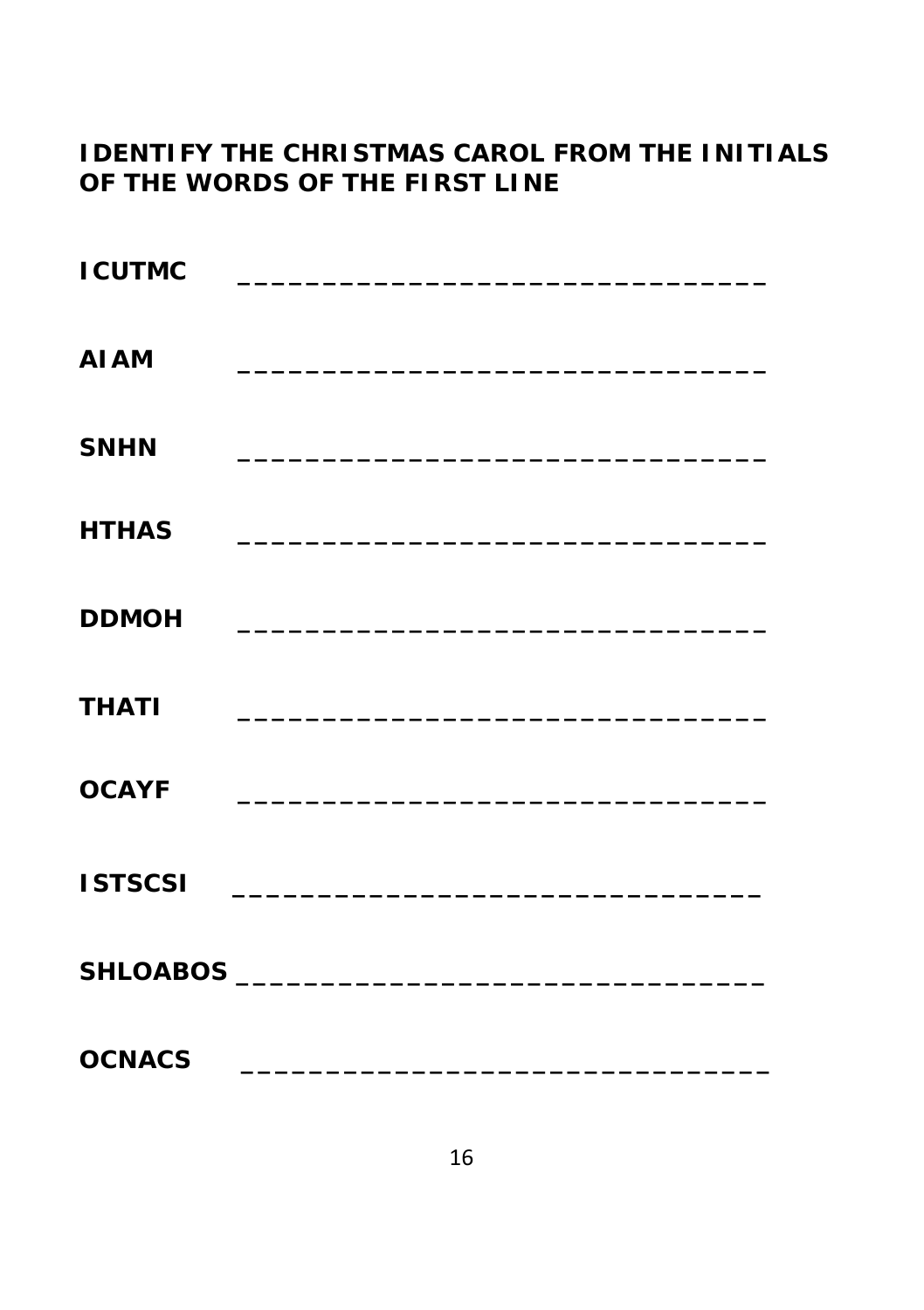### **NATIVITY WORDSEARCH**

|  |  |  |  |  |  | G N I K Y Y R S I G K B W L B |  |  |
|--|--|--|--|--|--|-------------------------------|--|--|
|  |  |  |  |  |  | B M G J X R H K H T J U H E E |  |  |
|  |  |  |  |  |  | A N Y R B E A F H E U O K L T |  |  |
|  |  |  |  |  |  | BONEPMWMFJEGTBH               |  |  |
|  |  |  |  |  |  | Y F S H R H P C D F O P D A L |  |  |
|  |  |  |  |  |  | G J E S A D H P E S O J C T E |  |  |
|  |  |  |  |  |  | F R T D T M N B T H J R D S H |  |  |
|  |  |  |  |  |  | D A A X S S B E E B I W J W E |  |  |
|  |  |  |  |  |  | J C O Q Y T Q O A B G B S O M |  |  |
|  |  |  |  |  |  | R W Y H L J D J R N V U Z C Y |  |  |
|  |  |  |  |  |  | S E V E I R S M P J K E P S M |  |  |
|  |  |  |  |  |  | EYGFBESTCFKNSOY               |  |  |
|  |  |  |  |  |  | I N P N X J E S U S I A W Z B |  |  |
|  |  |  |  |  |  | A L I V A E E A F B U T S Q A |  |  |
|  |  |  |  |  |  | L S S N Z M F L D J O J A K X |  |  |

**ANGEL, ASS, BABY, BETHLEHEM, CRIB, JESUS, JOSEPH, KING, MANGER, MARY, SHEEP, SHEPHERD, STABLE, STAR**